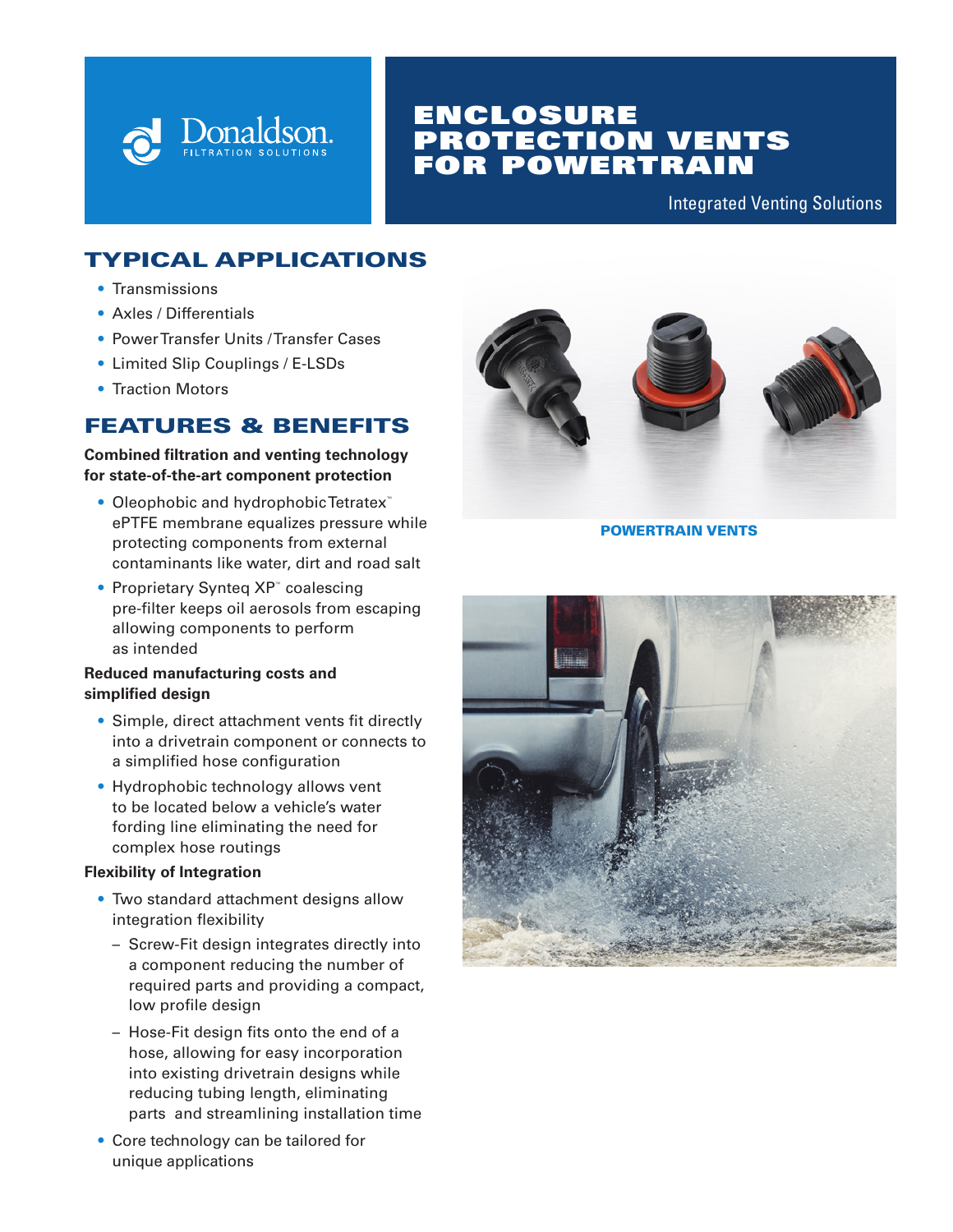

## PRODUCT OFFERING

| <b>Product</b><br><b>Name</b>          | <b>Screw-Fit</b><br><b>PTV</b>                                 | <b>Hose-Fit</b><br><b>PTV Small</b>                   | <b>Hose-Fit</b><br><b>PTV Medium</b>                           | <b>Hose-Fit</b><br><b>PTV Large</b>                   |
|----------------------------------------|----------------------------------------------------------------|-------------------------------------------------------|----------------------------------------------------------------|-------------------------------------------------------|
| <b>Product Number</b>                  | P517364                                                        | P516437                                               | P516434                                                        | P516090                                               |
| <b>Attachment</b><br><b>Method</b>     | <b>Screwed</b><br>into housing                                 | <b>Applied on</b><br>hose end                         | Applied on<br>hose end                                         | <b>Applied on</b><br>hose end                         |
| <b>Body Material</b>                   | <b>PA66 GF33</b>                                               | <b>PA66 GF33</b>                                      | <b>PA66 GF33</b>                                               | <b>PA66 GF33</b>                                      |
| Membrane*                              | Tetratex <sup>™</sup>                                          | <b>Tetratex</b>                                       | <b>Tetratex</b>                                                | <b>Tetratex</b>                                       |
| Pre-Filter**                           | Synteq <sup>™</sup> XP                                         | <b>Synteg XP</b>                                      | <b>Synteg XP</b>                                               | <b>Synteg XP</b>                                      |
| <b>Water Entry Pressure</b>            | $>480$ mbar $[>7$ psi]                                         | $>480$ mbar $[>7$ psi]                                | $>480$ mbar $[>7$ psi]                                         | $>480$ mbar $[>7$ psi]                                |
| <b>Typical Airflow</b>                 | 3.7 L/min @ 70 mbar<br>$[1$ gpm $@$ 1 psi]                     | 6.0 L/min @ 70 mbar<br>$[1.6$ gpm $@$ 1 psi]          | 5.3 L/min @ 70 mbar<br>$[1.4$ gpm $@$ 1 psi]                   | 4.5 L/min @ 70 mbar<br>$[1.2$ gpm $@$ 1 psi]          |
| <b>Operating</b><br><b>Temperature</b> | $-40^\circ$ C to 150 $^\circ$ C<br>$[-40^{\circ}$ F to 302° F] | $-40^\circ$ C to 150 $^\circ$ C<br>[-40° F to 302° F] | $-40^\circ$ C to 150 $^\circ$ C<br>$[-40^{\circ}$ F to 302° F] | $-40^\circ$ C to 150 $^\circ$ C<br>[-40° F to 302° F] |

\*High airflow ePTFE laminate

\*\* Oleophobic coalescing media